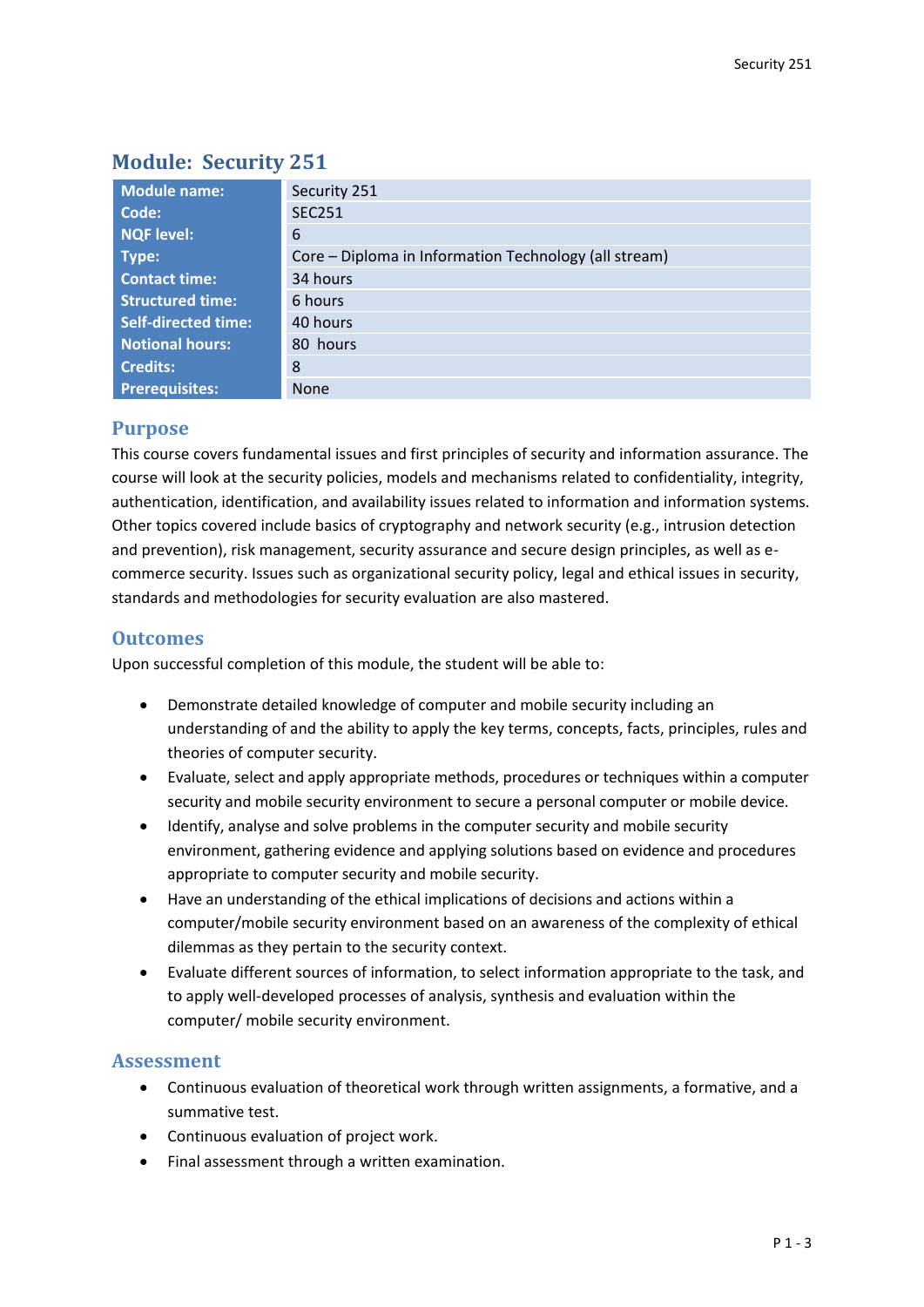## **Teaching and Learning**

### **Learning materials**

### *Prescribed Book*

Computer Security (2016) IT without frontiers series.

#### *Additional material*

- E-library: *Security+ Guide to Network Security Fundamentals*, 3rd Ed.pdf, O'Reilly Malicious Mobile Code Virus Protection for Windows.chm
- Campagna, R. (2011). *Mobile Device Security for Dummies.* Wiley. ISBN: 9781118093801029

### **Learning activities**

The teaching and learning activities consist of an amalgamation of pedagogical methodologies including formal lectures on theoretical concepts, lab exercises, and discussions. One compulsory assignment and a project must be completed during this course. The progress made on these assignments and project will guide the class discussion.

#### **Notional learning hours**

| <b>Activity</b>    | <b>Units</b> | <b>Contact Time</b> | <b>Structured Time</b> | <b>Self-Directed Time</b> |
|--------------------|--------------|---------------------|------------------------|---------------------------|
| Lecture            |              | 27.0                |                        | 13.0                      |
| Formative feedback |              | 3.0                 |                        |                           |
| Project            | 1            | 4.0                 |                        | 9.0                       |
| Assignment         | 1            |                     |                        | 3.0                       |
| Test               | 2            |                     | 4.0                    | 8.0                       |
| Exam               | 1            |                     | 2.0                    | 7.0                       |
|                    |              |                     |                        |                           |
|                    |              | 34.0                | 6.0                    | 40.0                      |

#### **Syllabus**

- **•** Security concepts overview.
- Type of access control methods.
- Types of authentication methods.
- Cryptography overview.
- Types of attacks.
- Remote access.
- Firewalls.
- Organizational security.
- Internet Privacy and Risk.
- Mobile problems and opportunities.
- Mobile devices and infrastructure.
- Mobile device security models.
- Legal aspects of mobile.
- Policy considerations and development.